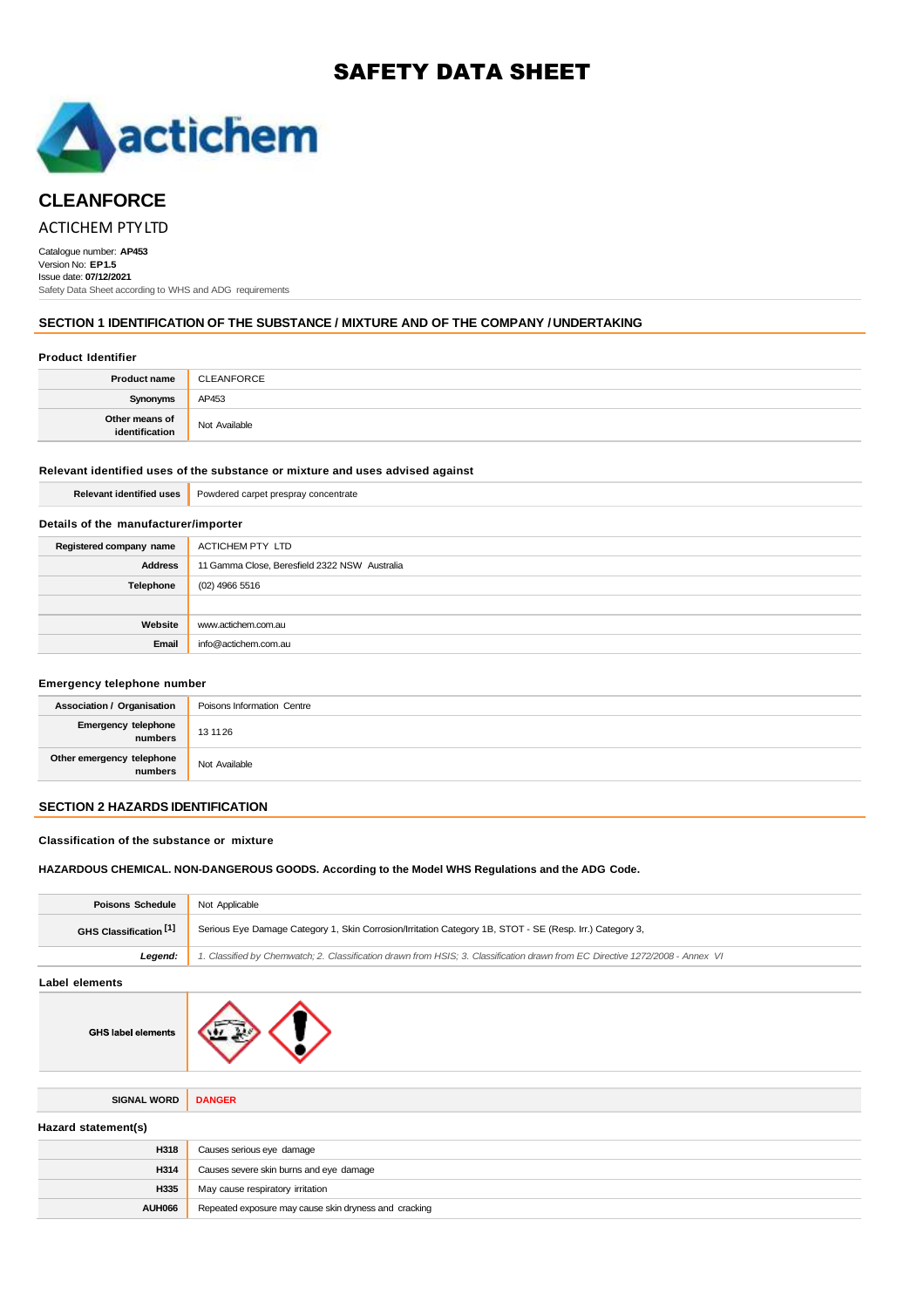# **Precautionary statement(s) Prevention**

| P260                                       | Do not breathe dust or spray.                                                                                                                                                   |  |
|--------------------------------------------|---------------------------------------------------------------------------------------------------------------------------------------------------------------------------------|--|
| P271                                       | Use only outdoors or in a well-ventilated area.                                                                                                                                 |  |
| P <sub>280</sub>                           | Wear protective gloves / protective clothing / eye protection.                                                                                                                  |  |
| P273                                       | Avoid release to the environment.                                                                                                                                               |  |
| <b>Precautionary statement(s) Response</b> |                                                                                                                                                                                 |  |
| P301+P310+P330+P331                        | IF SWALLOWED: Immediately call a POISON CENTER or doctor. Rinse mouth. Do NOT induce vomiting.                                                                                  |  |
| P303+P310+P361+P363+P353                   | IF ON SKIN (or hair): Immediately call a POISON CENTER or doctor. Take off immediately all contaminated dothing and wash before reuse. Rinse skin with<br>water/shower.         |  |
| P305+P310+P351+P338                        | IF IN EYES: Immediately call a POISON CENTER or doctor. Rinse cautiously with water for several minutes. Remove contact lenses, if present and easy to<br>do. Continue rinsing. |  |
| Precautionary statement(s) Storage         |                                                                                                                                                                                 |  |
| P403+P405+P233                             | Store locked up in a well ventilated place. Keep container tightly closed                                                                                                       |  |
| Precautionary statement(s) Disposal        |                                                                                                                                                                                 |  |
| P501                                       | Dispose of contents / container in accordance with local regulations                                                                                                            |  |
|                                            |                                                                                                                                                                                 |  |

## **SECTION 3 COMPOSITION / INFORMATION ON INGREDIENTS**

#### **Substances**

See section below for composition of Mixtures

# **Mixtures**

| <b>CAS No</b> | %[weight] | Name                              |
|---------------|-----------|-----------------------------------|
| 7758-29-4     | 30-60     | sodium tripolyphosphate           |
| 9016-45-9     | $10 - 30$ | nonylphenol, ethoxylated          |
| 111-76-2      | $<$ 10    | ethylene glycol monobutyl ether   |
| 497-19-8      | $10 - 30$ | sodium carbonate                  |
| 10213-79-3    | < 10      | sodium metasilicate, pentahydrate |

The specific chemical identity and/or exact percentage (concentration) of composition has been withheld as a trade secret.

# **SECTION 4 FIRST AID MEASURES**

# **Description of first aid measures**

| <b>Eye Contact</b>  | If this product comes in contact with the eyes:<br>Seek medical advice / attention without delay.<br>Immediately hold eyelids apart and flush the eye continuously with running water.<br>Ensure complete irrigation of the eye by keeping eyelids apart and away from eye and moving the eyelids by occasionally lifting the upper and lower lids.<br>Continue flushing until advised to stop by the Poisons Information Centre or a doctor, or for at least 15 minutes.<br>Removal of contact lenses after an eye injury should only be undertaken by skilled personnel.<br>If indicated by doctor transport to hospital or doctor without delay. |
|---------------------|-----------------------------------------------------------------------------------------------------------------------------------------------------------------------------------------------------------------------------------------------------------------------------------------------------------------------------------------------------------------------------------------------------------------------------------------------------------------------------------------------------------------------------------------------------------------------------------------------------------------------------------------------------|
| <b>Skin Contact</b> | If skin contact occurs:<br>Immediately remove all contaminated clothing, including footwear.<br>Flush skin and hair with running water (and soap if available).<br>Seek medical attention in event of irritation.                                                                                                                                                                                                                                                                                                                                                                                                                                   |
| Inhalation          | If dust or combustion products are inhaled, remove from contaminated area.<br>Lay patient down. Keep warm and rested.<br>Prostheses such as false teeth, which may block airway, should be removed, where possible, prior to initiating first aid procedures.<br>Apply artificial respiration if not breathing, preferably with a demand valve resuscitator, bag-valve mask device, or pocket mask as trained. Perform CPR if<br>necessary.<br>If breathing is difficult, transport to hospital, or doctor, without delay.                                                                                                                          |
| Ingestion           | If swallowed do <b>NOT</b> induce vomiting.<br>Seek medical advice<br>If vomiting occurs, lean patient forward or place on left side (head-down position, if possible) to maintain open airway and prevent aspiration.<br>Observe the patient carefully.<br>Never give liquid to a person showing signs of being sleepy or with reduced awareness; i.e. becoming unconscious.<br>Give water to rinse out mouth, then provide liquid slowly and as much as casualty can comfortably drink.                                                                                                                                                           |

**Indication of any immediate medical attention and special treatment needed**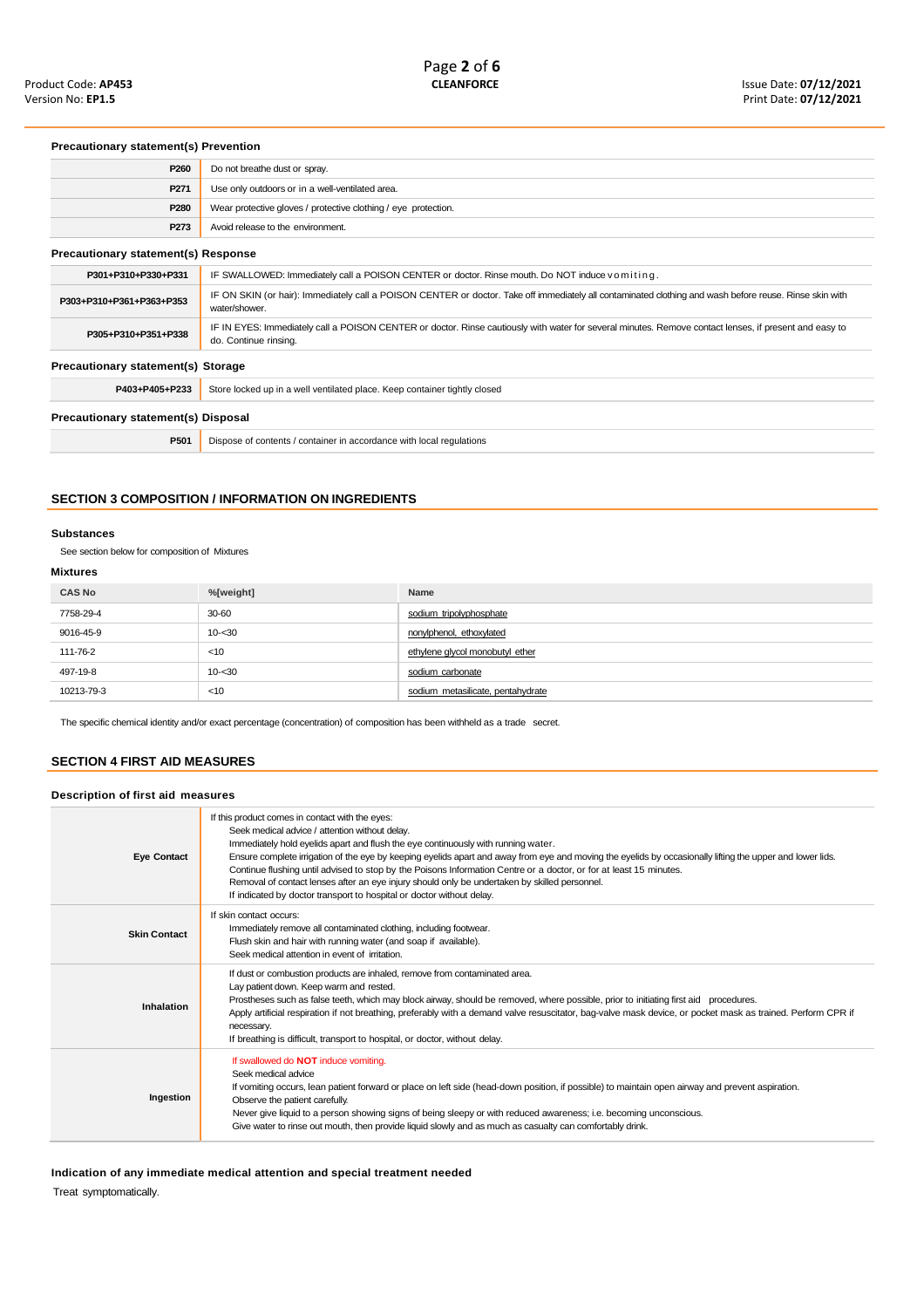#### **SECTION 5 FIREFIGHTING MEASURES**

| Extinguishing media                                   |                                                                                                                                                                                                                                                                                                                                                                                                                                                                                                                                                   |  |
|-------------------------------------------------------|---------------------------------------------------------------------------------------------------------------------------------------------------------------------------------------------------------------------------------------------------------------------------------------------------------------------------------------------------------------------------------------------------------------------------------------------------------------------------------------------------------------------------------------------------|--|
| <b>Extinguishing media</b>                            | There is no restriction on the type of extinguisher which may be used.<br>Use extinguishing media suitable for surrounding area.                                                                                                                                                                                                                                                                                                                                                                                                                  |  |
| Special hazards arising from the substrate or mixture |                                                                                                                                                                                                                                                                                                                                                                                                                                                                                                                                                   |  |
| <b>Fire incompatibilities</b>                         | Avoid contamination with oxidising agents i.e. nitrates, oxidising acids, chlorine bleach, pool chlorine etc. as ignition may result                                                                                                                                                                                                                                                                                                                                                                                                              |  |
| Advice for firefighters                               |                                                                                                                                                                                                                                                                                                                                                                                                                                                                                                                                                   |  |
| <b>Fire Fighting</b>                                  | Alert Fire Brigade and tell them location and nature of hazard.<br>Wear breathing apparatus plus protective gloves in the event of a fire.<br>Prevent, by any means available, spillage from entering drains or water courses.<br>Use firefighting procedures suitable for surrounding area.<br>DO NOT approach containers suspected to be hot.<br>Cool fire exposed containers with water spray from a protected location.<br>If safe to do so, remove containers from path of fire.<br>Equipment should be thoroughly decontaminated after use. |  |
| <b>Fire/Explosion Hazard</b>                          | May emit poisonous fumes of carbon monoxide (CO), carbon dioxide (CO2), phosphorus oxides (POx) and other pyrolysis products typical of burning organic<br>material<br>May emit corrosive fumes.                                                                                                                                                                                                                                                                                                                                                  |  |

# **SECTION 6 ACCIDENTAL RELEASE MEASURES**

#### **Personal precautions, protective equipment and emergency procedures**

|                     | Environmental hazard - contain spillage.                                                                                                           |
|---------------------|----------------------------------------------------------------------------------------------------------------------------------------------------|
|                     | Clean up waste regularly and abnormal spills immediately.                                                                                          |
|                     | Avoid breathing dust and contact with skin and eyes.                                                                                               |
| <b>Minor Spills</b> | Wear protective clothing, gloves, safety glasses and dust respirator.                                                                              |
|                     | Use dry clean up procedures and avoid generating dust.                                                                                             |
|                     | Vacuum up or sweep up. <b>NOTE:</b> Vacuum cleaner must be fitted with an exhaust micro filter (HEPA type).                                        |
|                     | Place in suitable containers for disposal.                                                                                                         |
|                     | Moderate hazard - contain spillage.                                                                                                                |
|                     | <b>CAUTION:</b> Advise personnel in area.                                                                                                          |
|                     | Control personal contact by wearing protective clothing.                                                                                           |
| <b>Major Spills</b> | Prevent, by any means available, spillage from entering drains or water courses.                                                                   |
|                     | Recover product wherever possible.                                                                                                                 |
|                     | IF DRY: Use dry clean up procedures and avoid generating dust. Collect residues and place in sealed plastic bags or other containers for disposal. |
|                     | <b>IF WET:</b> Vacuum/shovel up and place in labelled containers for disposal.                                                                     |
|                     |                                                                                                                                                    |
|                     |                                                                                                                                                    |
|                     | Personal Protective Equipment advice is contained in Section 8 of this SDS                                                                         |

# **SECTION 7 HANDLING ANDSTORAGE**

## **Precautions for safe handling**

| Safe handling     | Avoid all personal contact, including inhalation.<br>Wear protective clothing when risk of exposure occurs.<br>Use in a well-ventilated area.<br>Prevent concentration in hollows and sumps.<br><b>DO NOT</b> allow material to contact humans, exposed food or food utensils.<br>Avoid contact with incompatible materials.<br>When handling, DO NOT eat, drink or smoke.<br>Keep containers securely sealed when not in use.<br>Avoid physical damage to containers. |
|-------------------|------------------------------------------------------------------------------------------------------------------------------------------------------------------------------------------------------------------------------------------------------------------------------------------------------------------------------------------------------------------------------------------------------------------------------------------------------------------------|
| Other information | Store in original containers. Keep<br>containers securely sealed.<br>Store in a cool, dry area protected from environmental extremes.<br>Protect containers against physical damage and check regularly for leaks.<br>Observe manufacturer's storage and handling recommendations contained within this SDS<br>Store away from incompatible materials and foodstuff containers.                                                                                        |

#### **Conditions for safe storage, including any incompatibilities**

| Suitable container      | Polyethylene or polypropylene container.<br>Check all containers are clearly labelled and free from leaks.                         |
|-------------------------|------------------------------------------------------------------------------------------------------------------------------------|
| Storage incompatibility | Avoid contact with copper, aluminium and their alloys.<br>Avoid strong acids, acid chlorides, acid anhydrides an chloroformates d. |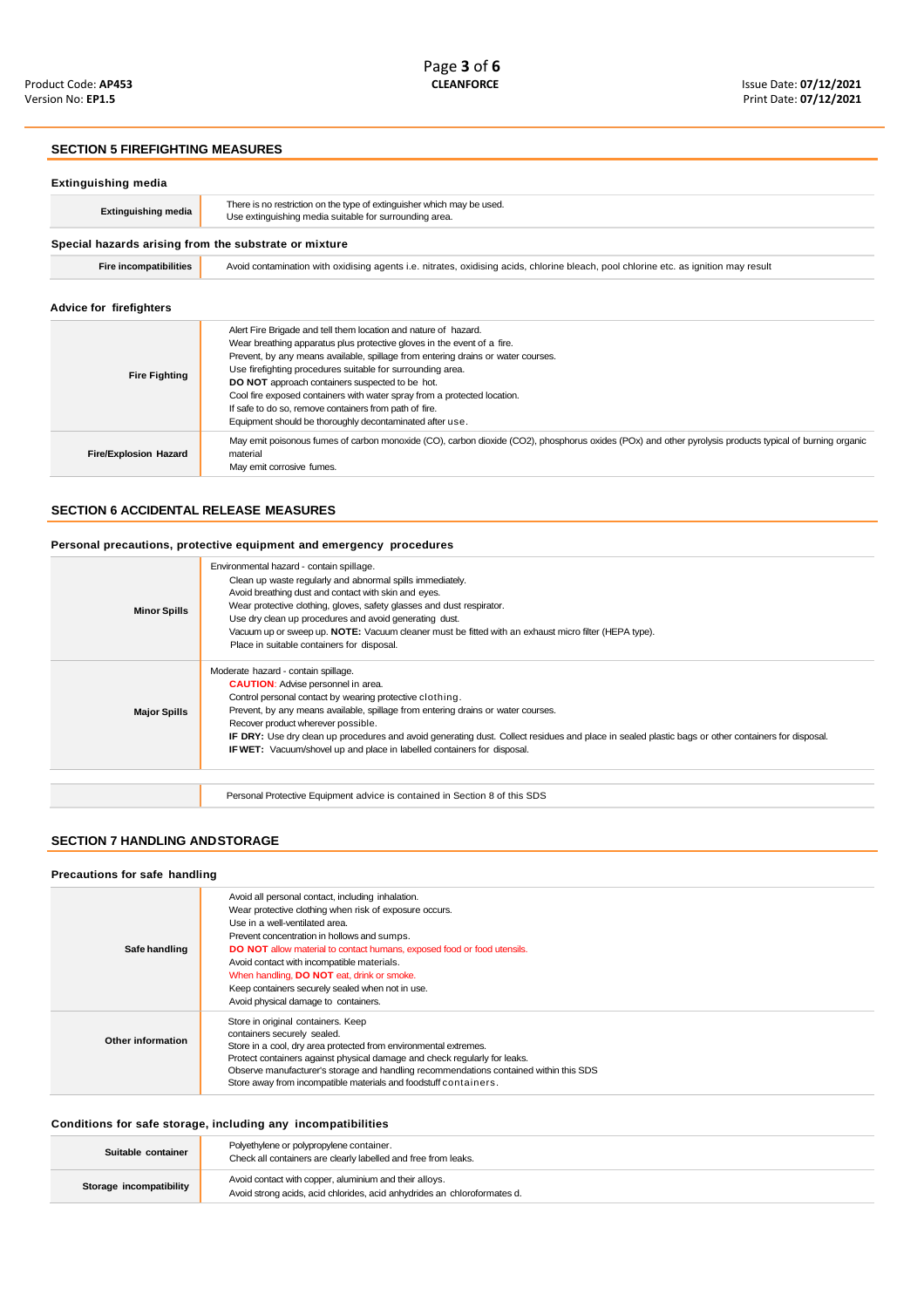# **SECTION 8 EXPOSURE CONTROLS / PERSONAL PROTECTION**

#### **Control parameters**

# **OCCUPATIONAL EXPOSURE LIMITS (OEL)**

| <b>INGREDIENT DATA</b> |
|------------------------|
|------------------------|

| Source                               | Ingredient                                                      | <b>Material name</b> | <b>TWA</b>          |                    | <b>STEL</b>          |        | Peak               |        | <b>Notes</b> |
|--------------------------------------|-----------------------------------------------------------------|----------------------|---------------------|--------------------|----------------------|--------|--------------------|--------|--------------|
| Australia Exposure Standards         | ethylene glycol monobutyl ether                                 | 2-Butoxyethanol      | 96.9 mg/m3 / 20 ppm |                    | 242 mg/m3 / 50 ppm   |        | Not Available      |        | <b>Sk</b>    |
| <b>EMERGENCY LIMITS</b>              |                                                                 |                      |                     |                    |                      |        |                    |        |              |
| Ingredient                           | <b>Material name</b>                                            |                      |                     |                    | TEEL-1               | TEEL-2 |                    | TEEL-3 |              |
| sodium tripolyphosphate              | Sodium tripolyphosphate                                         |                      |                     | $0.22$ mg/m $3$    | $2.5 \text{ mg/m}$ 3 |        | 620 mg/m3          |        |              |
| nonylphenol, ethoxylated             | Glycols, polyethylene, mono(p-nonylphenol) ether; (Nonoxynol-9) |                      |                     | $9.9 \text{ mg/m}$ | $110 \text{ mg/m}$   |        | 300 mg/m3          |        |              |
| ethylene glycol monobutyl ether      | Butoxyethanol, 2-; (Glycol ether EB)                            |                      |                     | 20 ppm             | 20 ppm               |        | 700 ppm            |        |              |
| sodium carbonate                     | Sodium carbonate                                                |                      |                     | $12 \text{ mg/m}$  | 130 mg/m3            |        | 780 mg/m3          |        |              |
| sodium metasilicate,<br>pentahydrate | Sodium metasilicate pentahydrate                                |                      |                     | 45 mg/m3           | 45 mg/m3             |        | $170 \text{ mg/m}$ |        |              |
|                                      |                                                                 |                      |                     |                    |                      |        |                    |        |              |
| Ingredient                           | Original IDLH                                                   |                      | <b>Revised IDLH</b> |                    |                      |        |                    |        |              |
| sodium tripolyphosphate              | Not Available                                                   |                      | Not Available       |                    |                      |        |                    |        |              |
| nonylphenol, ethoxylated             | Not Available                                                   |                      | Not Available       |                    |                      |        |                    |        |              |
| ethylene glycol monobutyl ether      | 700 ppm                                                         |                      | 700 [Unch] ppm      |                    |                      |        |                    |        |              |
| sodium carbonate                     | Not Available                                                   |                      | Not Available       |                    |                      |        |                    |        |              |
| sodium metasilicate.<br>pentahydrate | Not Available                                                   |                      | Not Available       |                    |                      |        |                    |        |              |

#### **Exposure controls**

| Appropriate engineering<br>controls | Maintain adequate ventilation at all times. In most circumstances natural ventilation systems are adequate.<br>If ventilation is poor, then the use of a local exhaust ventilation system is recommended.                                                                                                                                  |
|-------------------------------------|--------------------------------------------------------------------------------------------------------------------------------------------------------------------------------------------------------------------------------------------------------------------------------------------------------------------------------------------|
| Personal protection                 |                                                                                                                                                                                                                                                                                                                                            |
| Eye and face protection             | Safety glasses with side shields OR<br>Chemical goggles.<br>Contact lenses may pose a special hazard; soft contact lenses may absorb and concentrate irritants. Lens should be removed at the first signs of eye redness<br>or irritation - lens should be removed in a clean environment only after workers have washed hands thoroughly. |
| Skin protection                     | See Hand protection below                                                                                                                                                                                                                                                                                                                  |
| Hands/feet protection               | Wear elbow length chemical protective gloves. Nitrile is recommended for this application.                                                                                                                                                                                                                                                 |
| <b>Body protection</b>              | See Other protection below                                                                                                                                                                                                                                                                                                                 |
| Other protection                    | Dust mask.<br>Barrier cream.<br>Skin cleansing cream.<br>Eye wash unit.                                                                                                                                                                                                                                                                    |
| <b>Thermal hazards</b>              | Not Available                                                                                                                                                                                                                                                                                                                              |
|                                     |                                                                                                                                                                                                                                                                                                                                            |

# **SECTION 9 PHYSICAL AND CHEMICAL PROPERTIES**

# **Information on basic physical and chemical properties**

| Appearance                                      | Damp white powder           |                                                   |                |
|-------------------------------------------------|-----------------------------|---------------------------------------------------|----------------|
|                                                 |                             |                                                   |                |
| <b>Physical state</b>                           | <b>Divided Solid Powder</b> | Relative density (Water = $1$ )                   | Not Available  |
| Odour                                           | Fruity cinnamon             | <b>Partition coefficient</b><br>n-octanol / water | Not Available  |
| <b>Odour threshold</b>                          | Not Available               | Molecular weight (g/mol)                          | Not Applicable |
| pH (as supplied)                                | Not Applicable              | Viscosity (cSt)                                   | Not Available  |
| Melting point / freezing<br>point (°C)          | Not Applicable              | <b>Decomposition temperature</b>                  | Not Applicable |
| Initial boiling point and<br>boiling range (°C) | Not Applicable              | Auto-ignition temperature<br>$(^{\circ}C)$        | Not Available  |
| Flash point (°C)                                | Not Applicable              | <b>Taste</b>                                      | Not Available  |
| <b>Evaporation rate</b>                         | Not Available               | <b>Explosive properties</b>                       | Not Available  |
| Flammability                                    | Not Applicable              | <b>Oxidising properties</b>                       | Not Available  |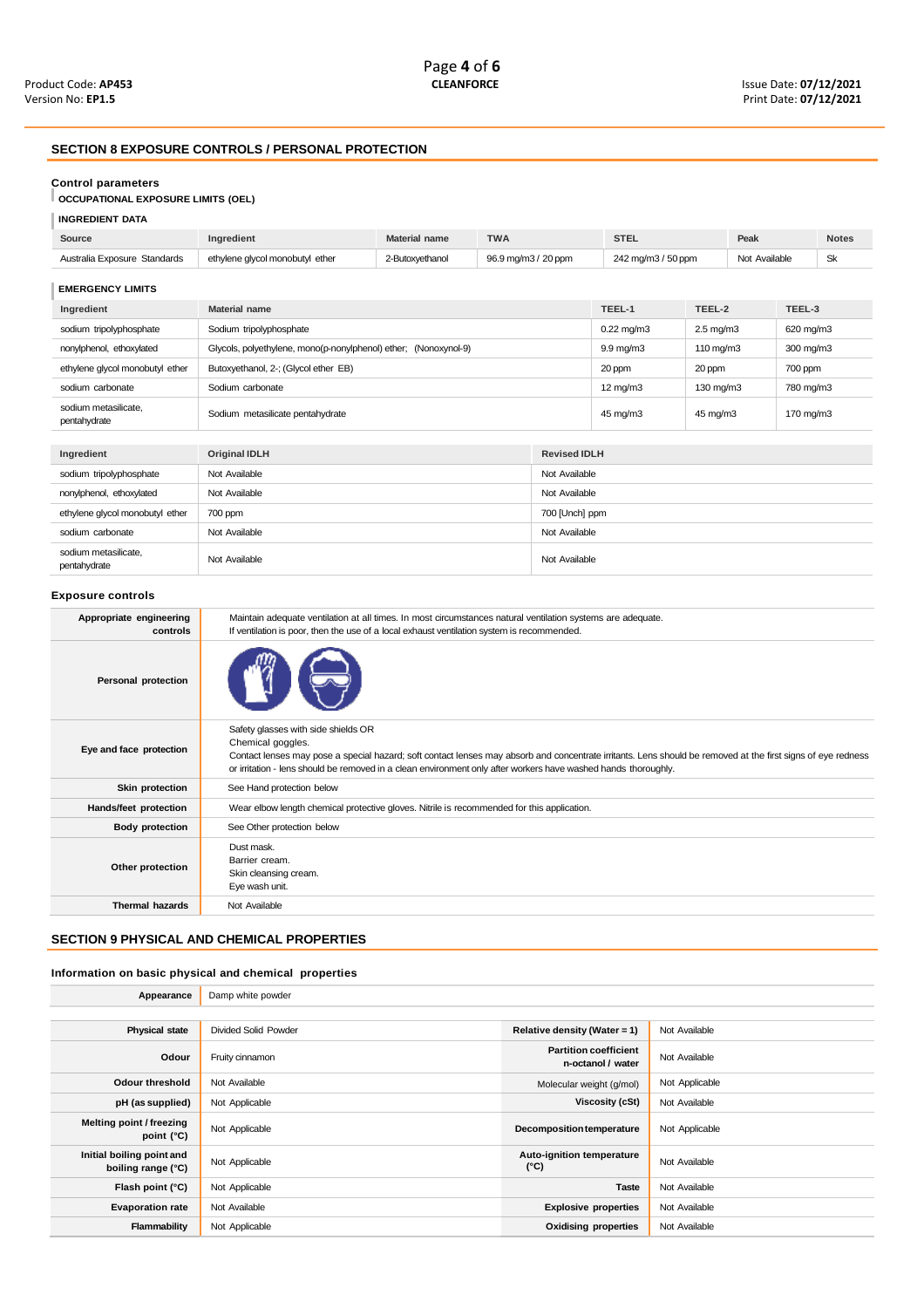| Upper Explosive Limit (%) | Not Applicable | Surface Tension (dyn/cm or<br>$mN/m$ ) | Not Applicable |
|---------------------------|----------------|----------------------------------------|----------------|
| Lower Explosive Limit (%) | Not Applicable | <b>Volatile Component (%vol)</b>       | Not Available  |
| Vapour pressure (kPa)     | Not Available  | Gas group                              | Not Available  |
| Solubility in water (g/L) | 150            | pH as a solution (1%)                  | 11.5-12.5      |
| Vapour density (Air = 1)  | Not Available  | VOC g/L                                | Not Available  |

# **SECTION 10 STABILITY AND REACTIVITY**

| Reactivity                            | See section 7                                                                                                                    |
|---------------------------------------|----------------------------------------------------------------------------------------------------------------------------------|
| Chemical stability                    | Unstable in the presence of incompatible materials.<br>Product is considered stable.<br>Hazardous polymerisation will not occur. |
| Possibility of hazardous<br>reactions | See section 7                                                                                                                    |
| <b>Conditions to avoid</b>            | See section 7                                                                                                                    |
| Incompatible materials                | See section 7                                                                                                                    |
| Hazardous decomposition<br>products   | See section 5                                                                                                                    |

# **SECTION 11 TOXICOLOGICAL INFORMATION**

#### **Information on toxicological effects**

| <b>Inhalation</b>   | The material can cause respiratory irritation in some persons. The body's response to such irritation can cause further lung damage.<br>Inhalation may cause coughing, sore throat, difficulty breathing. Fluid accumulation in the lungs can occur with exposure to high doses or over a long period of<br>time.                                                                                                                                                                                                                                                                                                                                                                                                                                                                           |
|---------------------|---------------------------------------------------------------------------------------------------------------------------------------------------------------------------------------------------------------------------------------------------------------------------------------------------------------------------------------------------------------------------------------------------------------------------------------------------------------------------------------------------------------------------------------------------------------------------------------------------------------------------------------------------------------------------------------------------------------------------------------------------------------------------------------------|
| Ingestion           | Accidental ingestion of the material may be damaging to the health of the individual.<br>May cause irritation to the mouth, throat and stomach which may result in mucous build-up, vomiting and diarrhea.                                                                                                                                                                                                                                                                                                                                                                                                                                                                                                                                                                                  |
| <b>Skin Contact</b> | The material may cause mild but significant inflammation of the skin either following direct contact or after a delay of some time. Repeated exposure can cause<br>contact dermatitis which is characterised by redness, swelling and blistering.<br>Skin contact is not thought to have harmful health effects (as classified under EC Directives); the material may still produce health damage following entry<br>through wounds, lesions or abrasions.<br>Open cuts, abraded or irritated skin should not be exposed to this material<br>Entry into the blood-stream, though, for example, cuts, abrasions or lesions, may produce systemic injury with harmful effects. Examine the skin prior to the useof<br>the material and ensure that any external damage is suitably. protected |
| Eye                 | If applied to the eyes, this material causes severe eye damage.<br>Non-ionic surfactants can cause numbing of the cornea, which masks discomfort normally caused by other agents and leads to corneal injury.                                                                                                                                                                                                                                                                                                                                                                                                                                                                                                                                                                               |
| <b>Chronic</b>      | Long-term exposure to respiratory irritants may result in disease of the airways involving difficult breathing and related systemic problems.<br>Prolonged or repeated skin contact may cause degreasing with drying, cracking and dermatitis following.                                                                                                                                                                                                                                                                                                                                                                                                                                                                                                                                    |

# **SECTION 12 ECOLOGICAL INFORMATION**

#### **Toxicity**

Harmful to aquatic organisms, may cause long-term adverse effects in the aquatic environment<mark>.</mark><br>Do NOT allow product to come in contact with surface waters or to intertidal areas below the mean high water mark. Do not cont wash-waters. Wastes resulting from use of the product must be disposed of on site or at approved waste sites.

# **Persistence and degradability**

| Ingredient                      | Persistence: Water/Soil     | Persistence: Air              |
|---------------------------------|-----------------------------|-------------------------------|
| nonylphenol, ethoxylated        | ∟OW                         | <b>LOW</b>                    |
| ethylene glycol monobutyl ether | LOW (Half-life $=$ 56 days) | LOW (Half-life $= 1.37$ days) |
| sodium carbonate                | LOW.                        | <b>LOW</b>                    |

#### **Bio accumulative potential**

| Ingredient                      | <b>Bioaccumulation</b>    |
|---------------------------------|---------------------------|
| nonylphenol, ethoxylated        | $LOW (BCF = 16)$          |
| ethylene glycol monobutyl ether | LOW (BCF = $2.51$ )       |
| sodium carbonate                | LOW (LogKOW = $-0.4605$ ) |

**Mobility in soil**

| Ingredient                      | <b>Mobility</b>     |
|---------------------------------|---------------------|
| nonylphenol, ethoxylated        | LOW ( $KOC = 940$ ) |
| ethylene glycol monobutyl ether | $HIGH (KOC = 1)$    |
| sodium carbonate                | $HIGH (KOC = 1)$    |